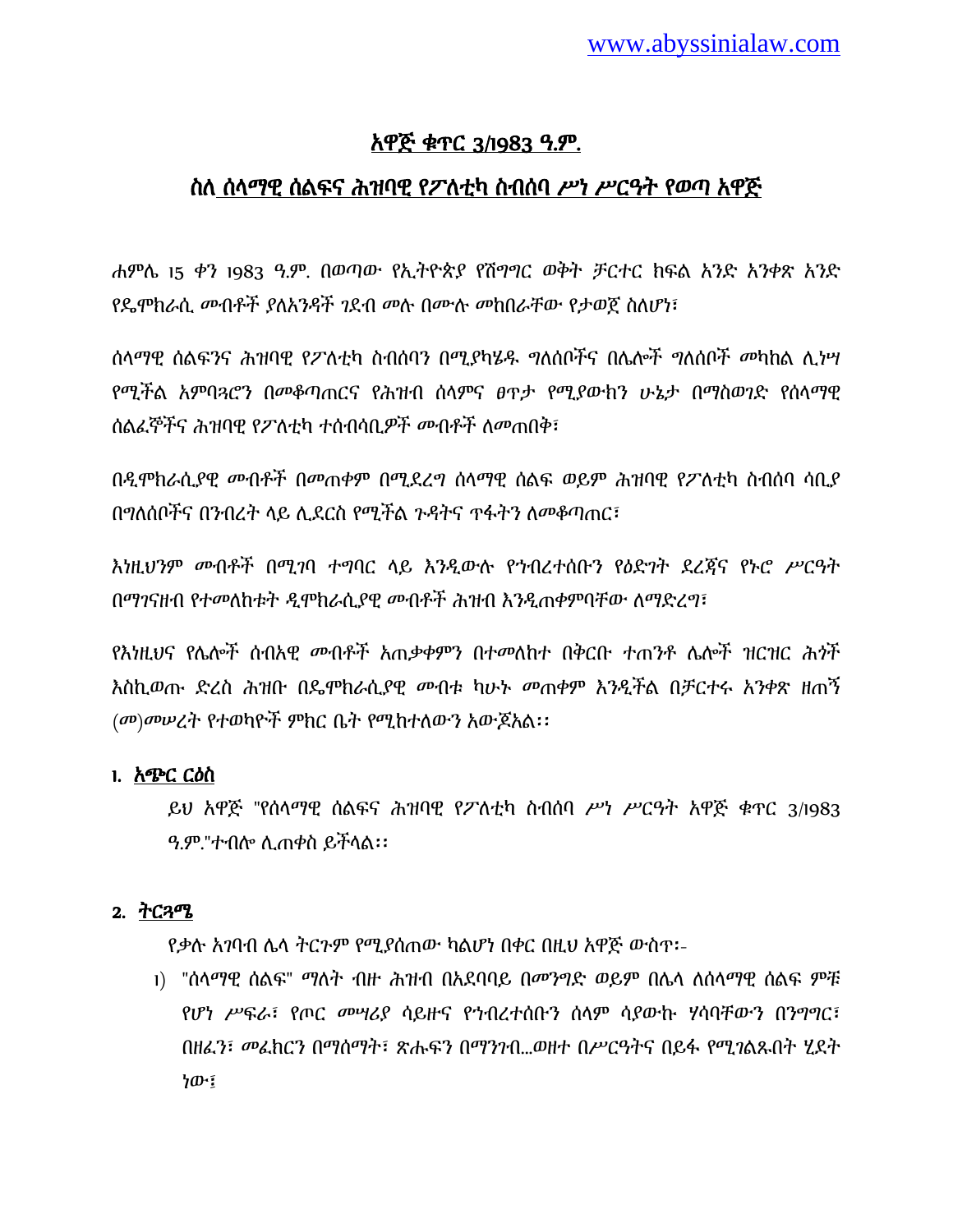2) "ሕዝባ- የፖለቲካ ስብሰባ" ማለት ብዙ ሕዝብ በቤት፣ በግቢ፣ በአደባባይ ወይም በሌላ ለስብሰባ ምቹ በሆነ ሥፍራ የጦር መሣሪያ ሳይዙና የኀብረተሰቡን ሰላም ሳያውኩ፣ ካስፈለን በድምፅ ማጉሊያ መሣሪያም ጭምር እየተጠቀሙ ፖለቲካዊና ፖለቲካ ነክ በሆኑ ጉዳዮች ላይ በይፋ ውይይት የሚያካሂደበት ስብሰባ ነው፡፡

### 3. ሰላማዊ ሰልፍና ሕዝባዊ የፖለቲካ ስብሰባ ስለማድረግ

- 1) በኢትዮጵያ የሽግግር ወቅት *ቻርተር አንቀ*ጽ አንድ እንደተረ*ጋገ*ጠው ማንኛውም ግለሰብ ሰላማዊ ሰልፍና ሕዝባዊ የፖለቲካ ስብሰባ የማዘጋጀትና በነዚሁ የመሣተፍ መብት አለው፡፡
- 2) ማንኛውም ግለሰብ በዚህ አዋጅ አንቀጽ 3 ንዑስ አንቀጽ (1) የተደነገገውን መብት በሥራ ላይ የሚያውሇው የላልችን ሕጋዊ መብቶች በማይጋፋበት አኳኋን ይሆናሌ፡፡

### 4. የማሳወቅ ግዳታ

- <u>ነ) ሰላማዊ ሰልፍ ወይም ሕዝባዊ የፖለቲካ ስብሰባ የማያዘጋጅ ማንኛውም ግለሰብ፣ቡድን ወይም</u> ድርጅት የታሰበው ሰላማዊ ሰልፍ ወይም ሕዝባዊ የፖለቲካ ስብሰባ ከሚካሄድበት ጊዜ ቢያንስ ከ48 ሰዓታት በፊት በጽሑፍ የማሳወቅ ግዴታ አለበት፡፡
- 2) የማሳወቂያው ጽሑፍ ሰላማዊ ሰልፉ ወይም ሕዝባዊ የፖለቲካ ስብሰባ በከተማ ከሆነ የሚደረገው ለከተማው አስተዳደር ጽ/ቤት፣ ከከተማ ውጭ ከሆነ ለወረዳው አስተዳደር ጽ/ቤት ይሆናሌ፡፡

### 5. የጽሐፉ ይዘት

- 1) ሰላማዊ ሰልፍ ወይም ሕዝባዊ የፖለቲካ ስብሰባ የማያዘጋጅ ማንኛውም ግለሰብ፣ ቡድን ወይም ድርጅት በዚህ አዋጅ አንቀጽ 4 ለከተማው ወይም ለአውራጃው አስተዳደር ጽ/ቤት የሚያቀርበው ጽሑፍ ከዚህ በታች የተዘረዘረትን ነጥቦች የያዘ ይሆናሌ፣
	- ሀ) የሰላማዊ ሰልፉ ወይም የሕዝባዊ ፖለቲካ ስብሰባው ዓላማ፣
	- ለ) ሰላማዊ ስልፉ ወይም ሕዝባዊ የፖለቲካ ስብሰባው የሚደረግበት ቦታ፣ ሰላማዊ ስልፉ ከቦታ ቦታ የሚዘዋወር ከሆነም የሚተላለፍባቸው መንገዶችና አደባባዮች፣
	- ሐ) ሰላማዊ ስልፉ ወይም ሕዝባዊ የፖለቲካ ስብሰባው የሚደረግበት ቀንና ሰዓት፣
	- መ) ሰላማዊ ሰልፉ ወይም ሕዝባዊ የፖለቲካ ስብሰባው የሚወሰደው ጊዜ ግምትና የተሳታፊው ሕዝብ ብዛትና ማንነት ግምት፣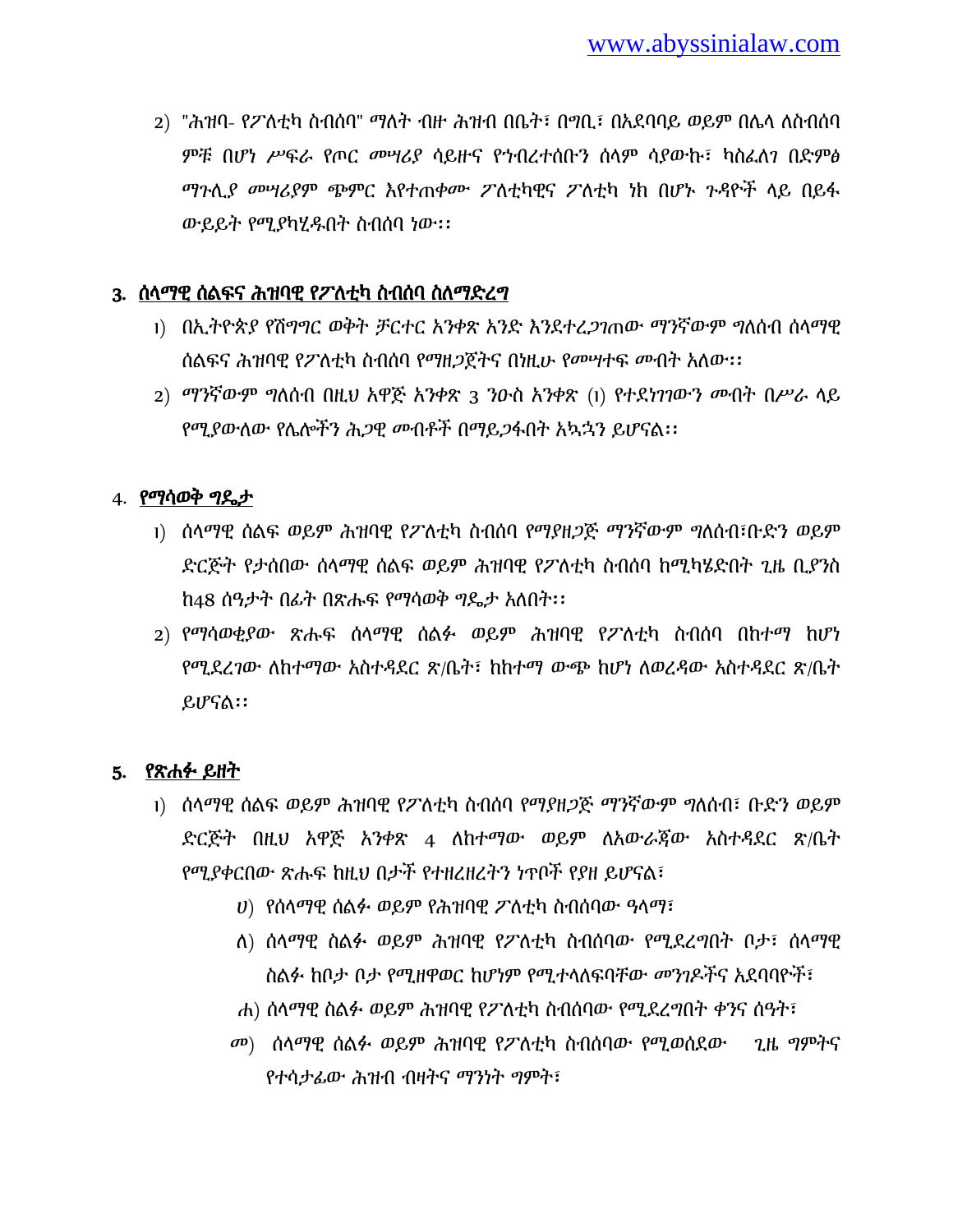- $\ket{\nu}$  ሰላማዊ ሰልፉ ወይም ሕዝባዊ የፖለቲካ ስብሰባው በሚደረግበት ጊዜ ሰላምና *ፀ*ጥታን ለማስጠበቅ ከመንግሥት የሚፈለገው ዕርዳታ፣ እና
- ረ) የሰላማዊ ስልፉ ወይም የሕዝባዊ ፖለቲካ ስብሰባ አደራጅ ግለሰብ ወይም ቡድን ሙለ ስም ፣አዴራሻና ፊርማ፣ በዴርጅት ስም የሚዘጋጅ ከሆነም የዴርጅቱ የአመራር አካሌ ተወካዮች ሶስት ተጠሪዎች ስም፣ አዴራሻና ፊርማ፡፡

### 6. የከተማው ወይም የአውሪጀው አስተዳደር ጽ/ቤት ኃላፊነት

- 1) የከተማው ወይም የወረዳውን አስተዳደር ጽ/ቤት የሰላማዊ ሰልፍ ወይም ሕዝባዊ የፖለቲካ ስብሰባ ጥያቄ በጽሑፍ ሲቀርብለት ሰላምን ከማስፈን ፀጥታን ከማስጠበቅና የሕዝቡን ዕለታዊ ኑሮ እንዳይሰናከል ከማድረግ አንፃር አስፈላጊውን ዝግጅት ሁሉ የማድረግ ኃላፊነት አበለት፡፡
- 2) የከተማው ወይም የወረዳው አስተዳደር ጽ/ቤት በዚህ አዋጅ አንቀጽ 6 ንዑስ አንቀጽ 1 የተመለከቱትን ሁኔታዎች በማገናዘብ ሰላማዊ ሰልፉ ወይም ሕዝባዊ የፖለቲካ ስብሰባው በሌላ ጊዜ ወይም በሌላ ሥፍራ ቢደረግ ይሻላል የሚል አስተያየት ካለው ምክንያቱን በመግለጽ ይህንኑ ጥያቄው በደረሰው በነ2 ሰዓት ውስጥ በጽሑፍ ለአዘጋጁ የማሳወቅ ኃላፊነት አለበት። ሆኖም የከተማው ወይም የወረዳው አስተዳደር ጽ/ቤት ሰላማዊ ሰልፉ ወይም ሕዝባዊ የፖለቲካ ስብሰባው ምን ጊዜም በየትኛውም ቦታ ሊካሄድ አይችልም ማለት አይችልም፡፡

## 7. የተከለከሉ ሥፍራዎች

- 1) ማናቸውም ሰላማዊ ሰልፍ ወይም ሕዝባዊ የፖለቲካ ስብሰባ ከዚህ በታች በተዘረዘሩት ቦታዎች 100 ሜትር ርቀት ውስጥ ሊደረግ አይችልም፣
	- ሀ) በኤምባሲዎችና ዓለም አቀፍ ድርጅቶች የሥራ ቦታና የመኖሪያ ቤት፣
	- ሇ) በቤተክርስቲያን በመስጊዴና በመሳሰለት የጸልት ቤቶች እንዱሁም በሆስፒታሌና በመካነ መቃብር ዙሪያ፣
	- ሐ) በኤሌክትሪክ ፣ማመንጫዎች በግድቦችና በመሳሰሉት አደጋ ሊያስከትሉ በሚችሉ ቦታዎች ዙሪያ፣ እና
	- መ) በገበያ ቀን ሰላማዊ ስልፎችን ወይንም የሕዝብ ስብሰባዎችን ለማስተናገድ አስቸ*ጋ*ሪ በሚሆን የገበያ ቦታዎች፡፡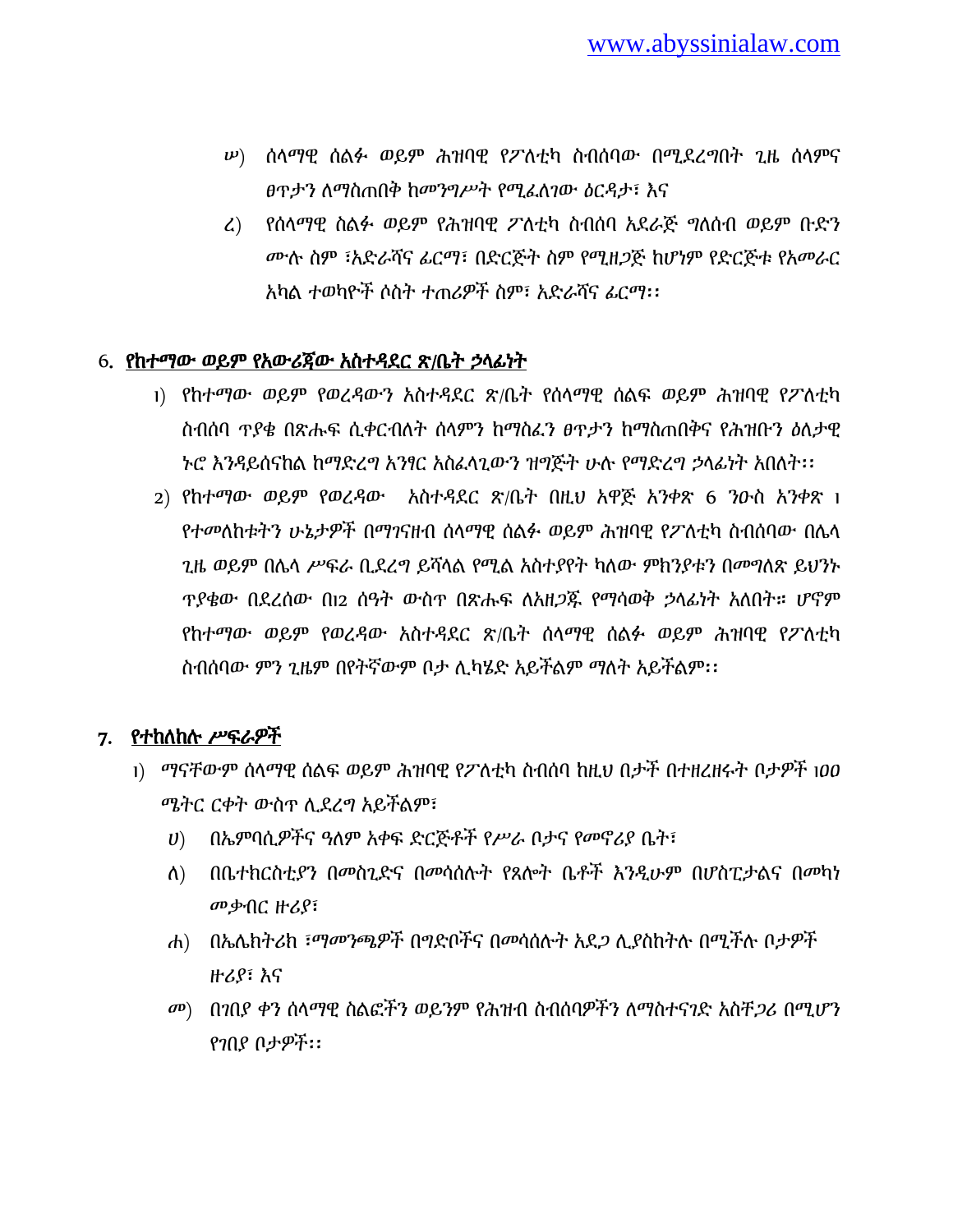2) ማናቸውም ሰላማዊ ሰልፍ ወይም ሕዝባዊ የፖለቲካ ስብሰባ በጦር ኃይሎች፣ በጥበቃና የሕዝብን ሰሊምና ዯኀንነት በሚቆጣጠሩ የመንግሥት የሥራ ክፍልች አካባቢ 500 ሜትር ርቀት ውስጥ ለ ደረግ አይችልም፡፡

## 8. የተከለከሉ ሁኔታዎች

- 1) ማናቸውም ሰላማዊ ሰልፍ ወይም ሕዝባዊ የፖለቲካ ስብሰባ፣
	- ሀ) የዘር፣ የቀሇም፣ የሃይማኖት፣ የጾታና የመሳሰለትን የእኩሌነት መብቶችን በሚጻረር ሌዩነቶች በማዴረግ ሊይ የተመሠረተ ዓሊማን፣
	- ሇ) በብሔር፣ በብሔረሰብና በሕዝቦች በዘረኝነት ሊይ የተመሠረተ የጥሊቻ አለባሌታንና ዘረኛ ጥርጣሬን ለማራመድና ለማነሳሳት፣ አይፈቀድለትም፡፡
- 2) የኢሥፓና የደኅንነት አባላት የተወካዮች ምክር ቤቱ ሌላ ውሳኔ እስካልወሰነ ድረስ በማንኛውም የፖለቲካ እንቅስቃሴ እንዳይሳተፉ ታግደዋል፣ ድርጅቶቹም ፀረ ዴሞክራሲና ወንጀለኛ ድርጅቶች ስሇሆኑ ፈርሰዋሌ፡፡

### 9. ሕጋዊ ተጠያቂነት

የዚህን አዋጅ ድንጋጌዎች የጣሰ ወይም በዚህ አዋጅ አንቀጽ 8 ንዑስ አንቀጽ 1 እና 2 የተመለከቱትን <u>ለመፈጸም ሙከራ ያደረገ ወይም የፈጸመ ግለሰብ፣ ቡድን ወይም የድርጅት ተጠሪ ወይም ተጠሪዎች</u> እና በሙከራው ወይም በድርጊቱ ተባባሪ የሆኑ ሁሉ ሲደርስ ይችል ለነበረው ወይም ለደረሰው ጥፋት በወንጀለኛ መቅጫ ሕግ መሠረት ተጠያቂ ይሆናሉ፡፡

### 1ዏ. የፀጥታ አስከባሪዎች ኃሊፊነት

የግለሰቦችን መብት ለማስከበር፣ በግለሰቦች ላይ ሊደርስ የሚችል የአካልም ሆነ የንብረት ጉዳትና ጥፋት እንዲሁም በኀብረተሰቡ ላይ ጉዳት እንዳይደርስ ለመጠበቅ የፀጥታ አሰከባሪዎች በማናቸውም ሰላማዊ ሰልፍ ወይም ሕዝባዊ የፖለቲካ ስብሰባ በመንኘት የሕዝብን መብት ሰላምና ደኅንነት የማስከበር ኃላፊነት አለባቸው፡፡

### 11. የተሻሩ ሕጎች

ይህንን አዋጅ የሚፃረር ማናቸውም ሕግ፣ ደንብ ፣መመሪያና ውሳኔ ተፈጻሚነት አይኖረውም፡፡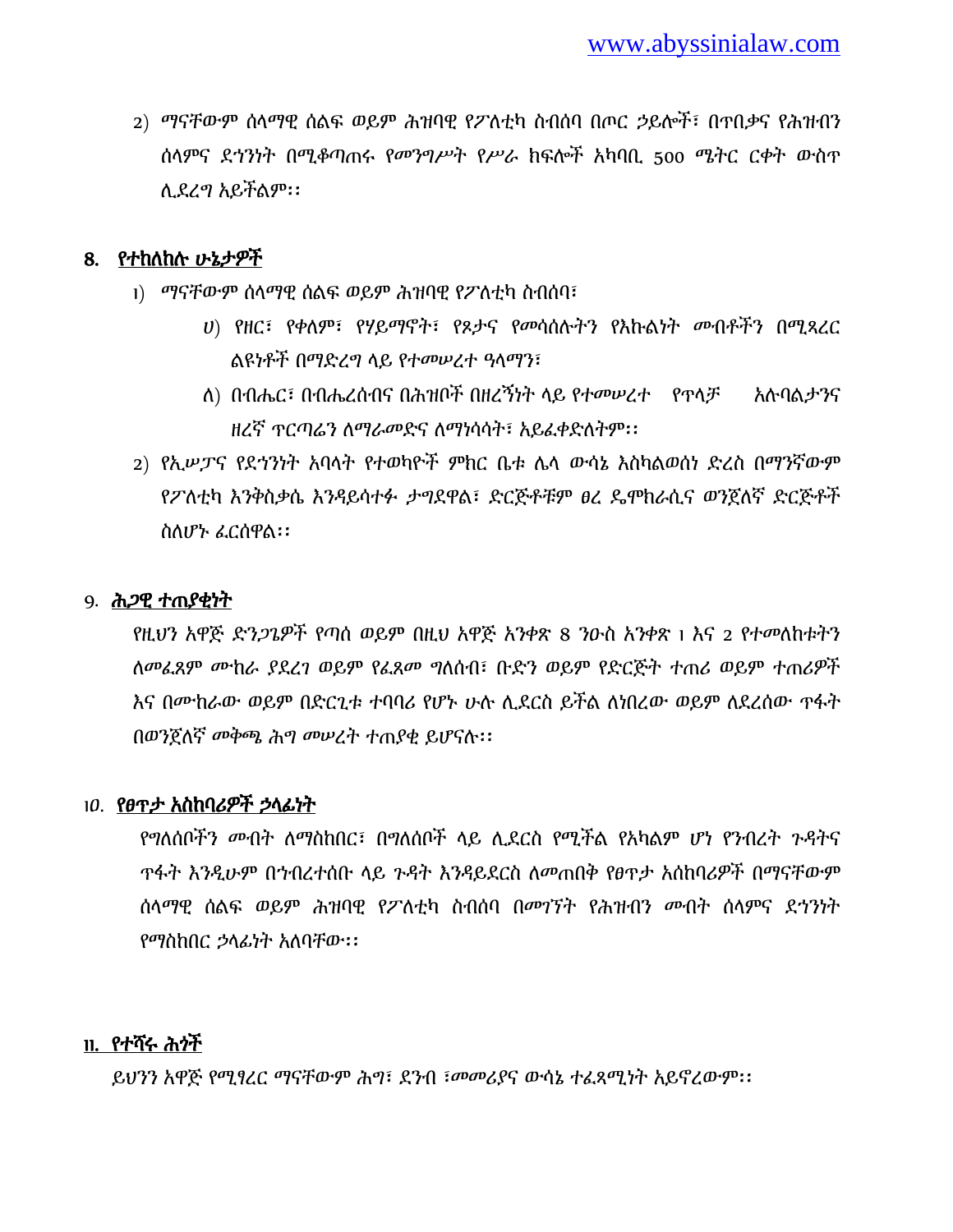### 12. ሕጉ የማጸናበት ጊዜ

ይህ አዋጅ በነጋሪት ጋዜጣ ታትሞ ከወጣበት ጊዜ ጀምሮ የጸና ይሆናሌ፡፡

# አዱስ አበባ ነሐሴ 6 ቀን 1983 ዓ.ም.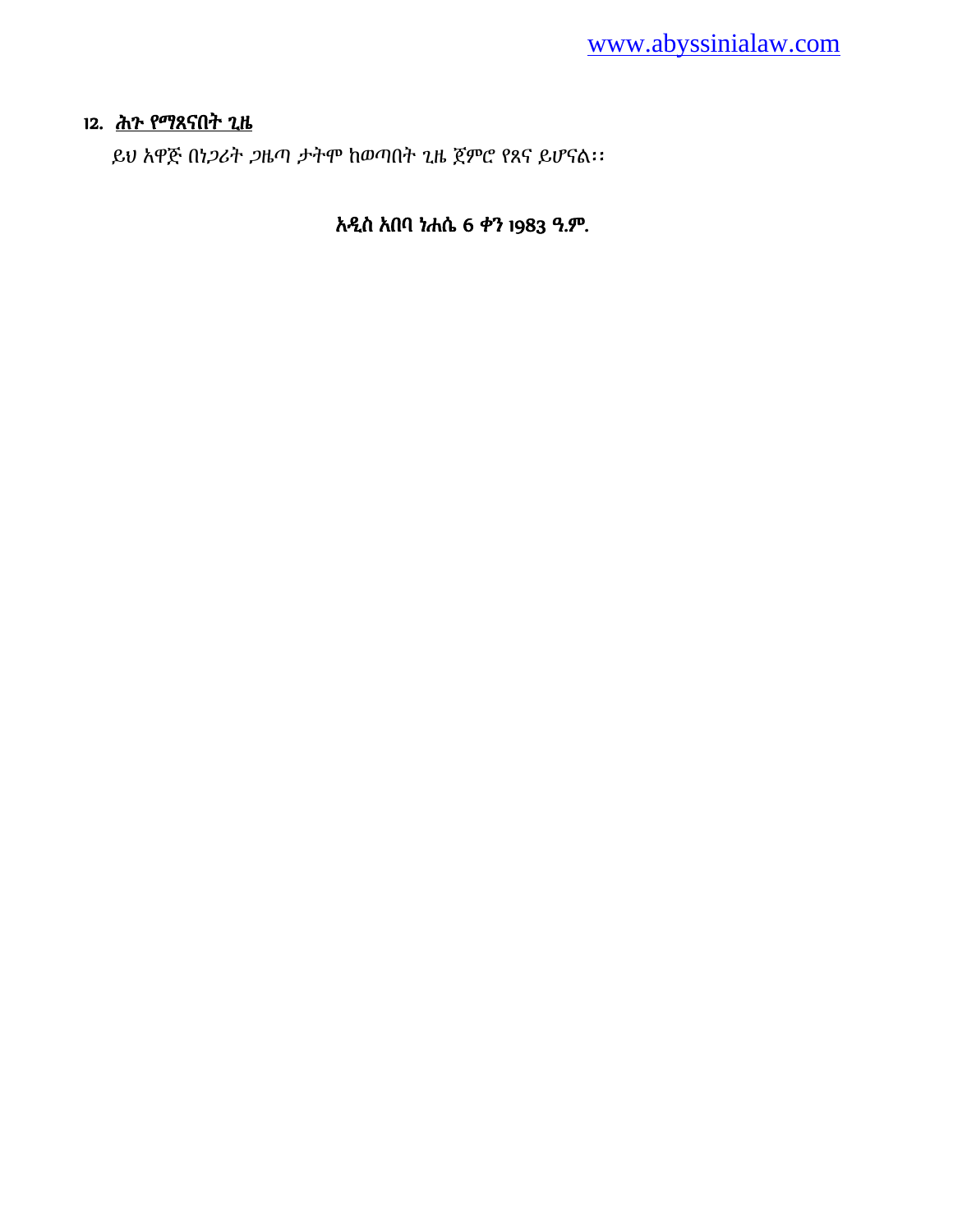### **www.abyssinialaw.com**

# PROCLAMATION No. 3/1991 PROCLAMATION TO ESTABLISH THE PROCEDURE FOR PEACEFUL DEMONSTRATION AND PUBLIC POLITICAL **MEETING**

WHEREAS it has been proclaimed in Part One, Article One of the Transitional Period Charter of Ethiopia issued on July 22, 1991 that democratic rights shall be respected fully and without any limitation;

WHEREAS in order to safeguard the rights of participants of peaceful demonstrations and public political meetings, by controlling brawls that could arise between participants of peaceful demonstration or public political meetings and others and by eliminating conditions that disturb the public peace and security;

WHEREAS in order to control the harm and damage that can result to individuals and property in the process of the exercise of democratic rights through peaceful demonstrations or public political meetings;

WHEREAS in order to enable the people to exercise their democratic rights it is essential that these rights be effectively employed, due regard being given to the society's stage of development and the people's living conditions;

NOW THEREFORE, so that the people start enjoying their democratic rights forthwith, until detailed laws are worked out and promulgated in the near future to provide for the exercise of these and other human rights, in accordance with Article 9/d/ of the Charter, the Council of Representatives proclaims as follows:

1. *Short Title*

This Proclamation may be cited as the "Peaceful Demonstration and Public Political Meeting Procedure Proclamation No. 3/1991."

#### 2. *Definition*

In this Proclamation, unless the context otherwise require:

1) ''Peaceful Demonstration" means any public and orderly procession in which a group of people express their ideas through speeches, songs, mottos, placards etc ... in a public square, street, or any other suitable place, without carrying arms and without disturbing the public peace;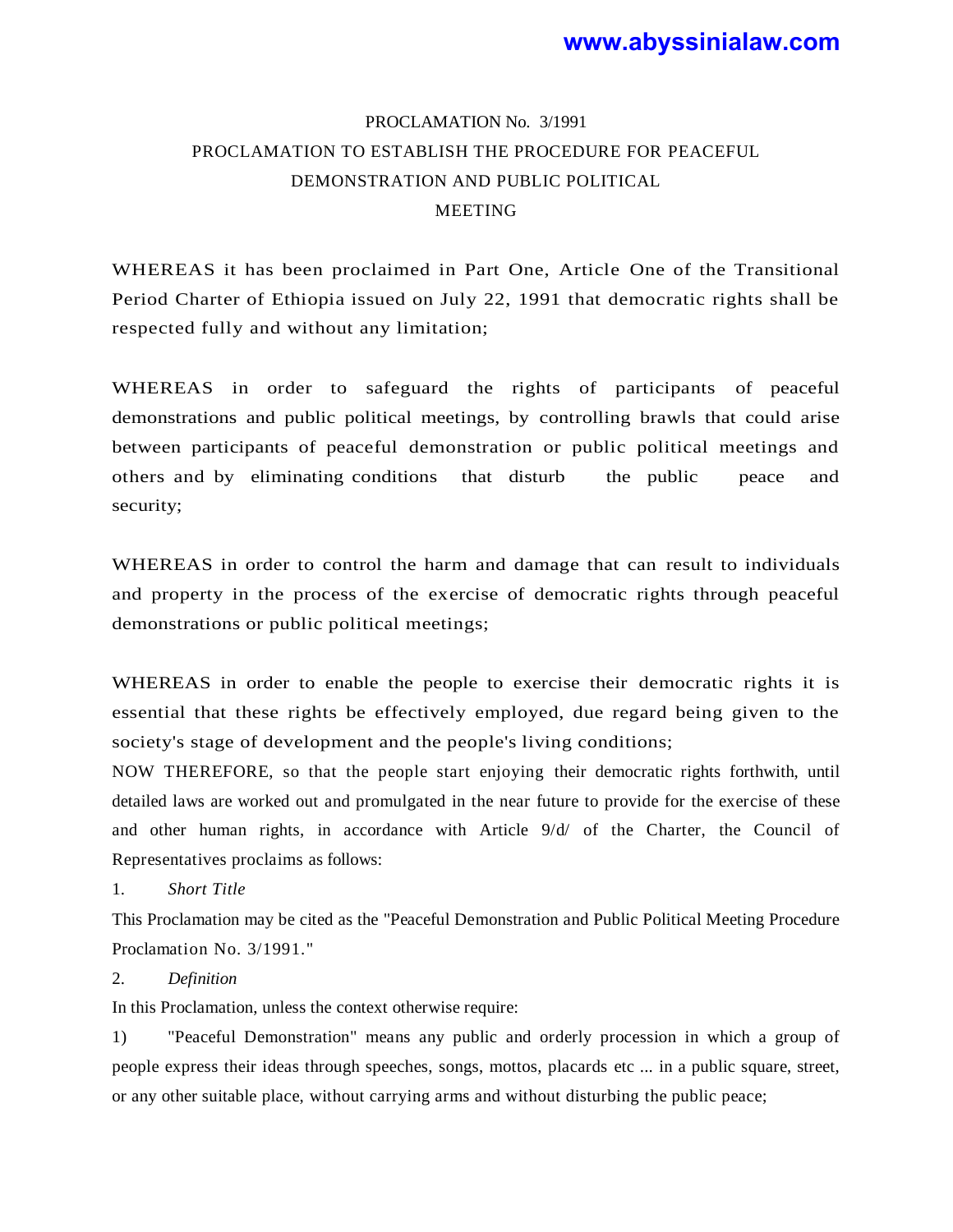### **www.abyssinialaw.com**

2) "Public Political Meeting" means any meeting in which a group of people publicly discuss political and politics-oriented issues, using loud speakers if necessary, inside a building, a compound, a public square or any other suitable place without carrying arms and without disturbing the public peace.

3. *Carrying Out Of Peaceful Demonstrations and Public Political Meetings.*

1) Any individual has the right to organize and participate in peaceful demonstration and public political meeting as guaranteed in Article One of the Transitional Period Charter of Ethiopia.

2) The employment of the right provided for in Art. 3-sub article 1 of this Proclamation by any individual shall be without interference with the legal rights of third parties.

4. *Obligation to Give Notice*

1) Any individual, groups or organization that organizes a peaceful demonstration or public political meeting has the obligation to give a written notice 48 hours before the intended peaceful demonstration or public political meeting is to take place.

*2)* The written notice shall be submitted to the municipality office if the peaceful demonstration or public political meeting is to take place in town, and to the Wereda administrative office if it is to take place out of town.

5. *Written Particulars*

1) The written statement to be submitted to the municipality or Awraja administrative office pursuant to Article 4 of this Proclamation, by an individual, group or organization organizing a peaceful demonstration or public political meeting shall contain the following particulars:

a) the objective of the peaceful demonstration or public political meeting;

b) the place where the peaceful demonstration or public political meeting is to take place, and the streets and public squares the peaceful demonstration will pass through if it is a moving procession;

c) the date and hour of the peaceful demonstration or public political meeting;

d) estimation of the time the peaceful demonstration or public political meeting will require and estimation of the number and kind of participants;

e) the type of assistance required from the government lo keep the public peace when the peaceful demonstration or public political meeting is taking place; and

f) the full name, address and signature of the individual or group organizing tin: peaceful demonstration or public political meeting, the names, addresses and signatures of three members of the leadership, where it is organized by an organization.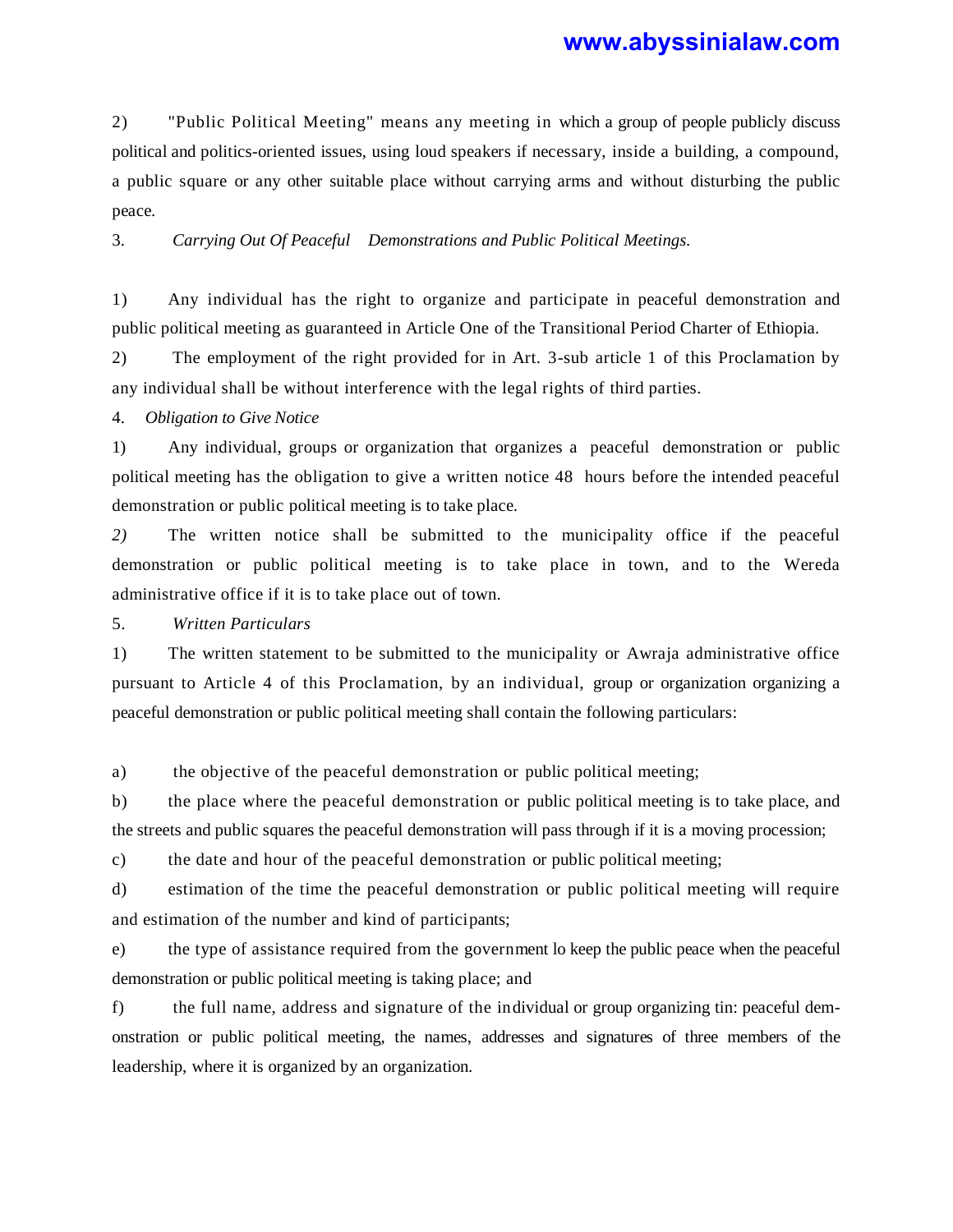#### *6. The Responsibility of the Municipal or Wereda Administrative Office.*

Upon receiving a written notice of it peaceful demonstration or public political meeting the municipal or *Wereda* administrative office has the responsibility to make all the necessary preparations in order to maintain peace and security and so that the daily life of the people is not disrupted.

Where the municipal or *Wereda* administrative office is of the opinion that, for reasons referred lo in Article 6 sub-article 1 of this Proclamation, it is preferable for the peaceful demonstration or public political meeting to be held at some other time or place, it shall so notify the organizers by giving reasons, in writing, within 12 hours of the time of submission of their notice.

#### 7. *Prohibited Areas*

1) No peaceful demonstration or public political meeting can take place within 100 meters of the following areas:-

a) offices and residences of embassies and international organizations;

b) churches, mosques and similar prayer houses as well as hospitals and graveyards;

c) electric power sources, dams and other dangerous places; or

d) market places unsuitable for peaceful demonstration and public political meeting during market days.

2) No peaceful demonstration or public political meeting can take place within 500 meters of centers of military forces, and detention and public peace and security offices.

#### 8. *Prohibited Conditions*

No peaceful demonstration or public political meeting is allowed to pursue the following objectives;-

a) discrimination based on race, colour, religion, sex or similar characteristics;

b) racist promotion and provocation, of ethnic mistrust and hatred among nations, nationalities and peoples.

2) WPE and Security the organizations being anti-democratic and criminal have been disbanded.

#### 9. *Legal Accountability*

Any individual, group or representative of an organization who violates the provisions of this Proclamation or attempt to or violates the prohibition under Article 8 subarticles 1 and 2 of this Proclamation, and all accomplices to the attempt or violation shall be made accountable under the criminal Code for the damage that resulted or